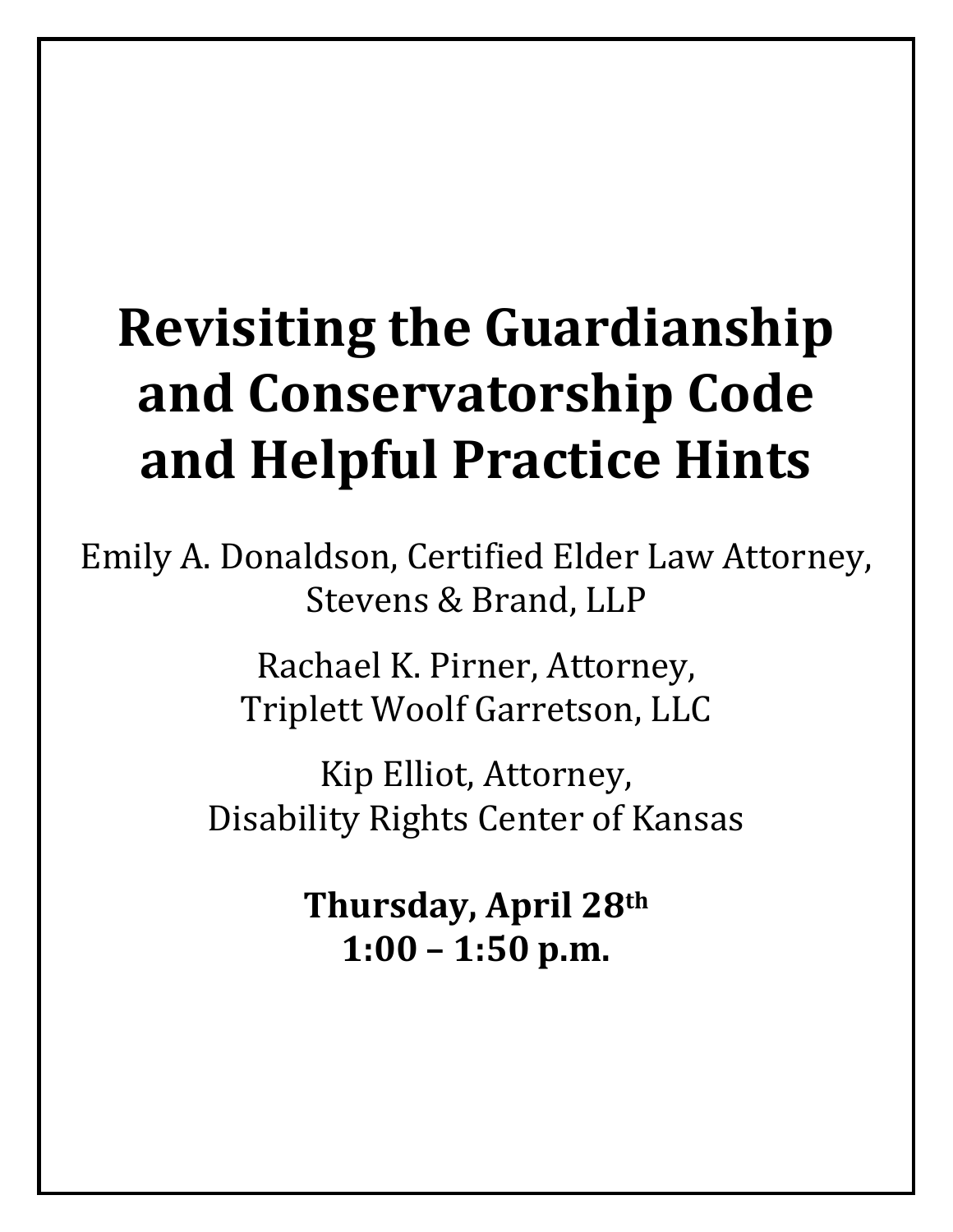April 2022 Ellis County Bar Association CLE

# *Revisiting the Guardianship and Conservatorship Code*

Rachael K. Pirner Kip Elliot Emily A. Donaldson, CELA *[RKPirner@twgfirm.com](mailto:RKPirner@twgfirm.com) [kip@drckansas.org](mailto:kip@drckansas.org) [edonaldson@stevensbrand.com](mailto:edonaldson@stevensbrand.com)* (316) 630-8100 (785) 273-9661 (785) 408-8000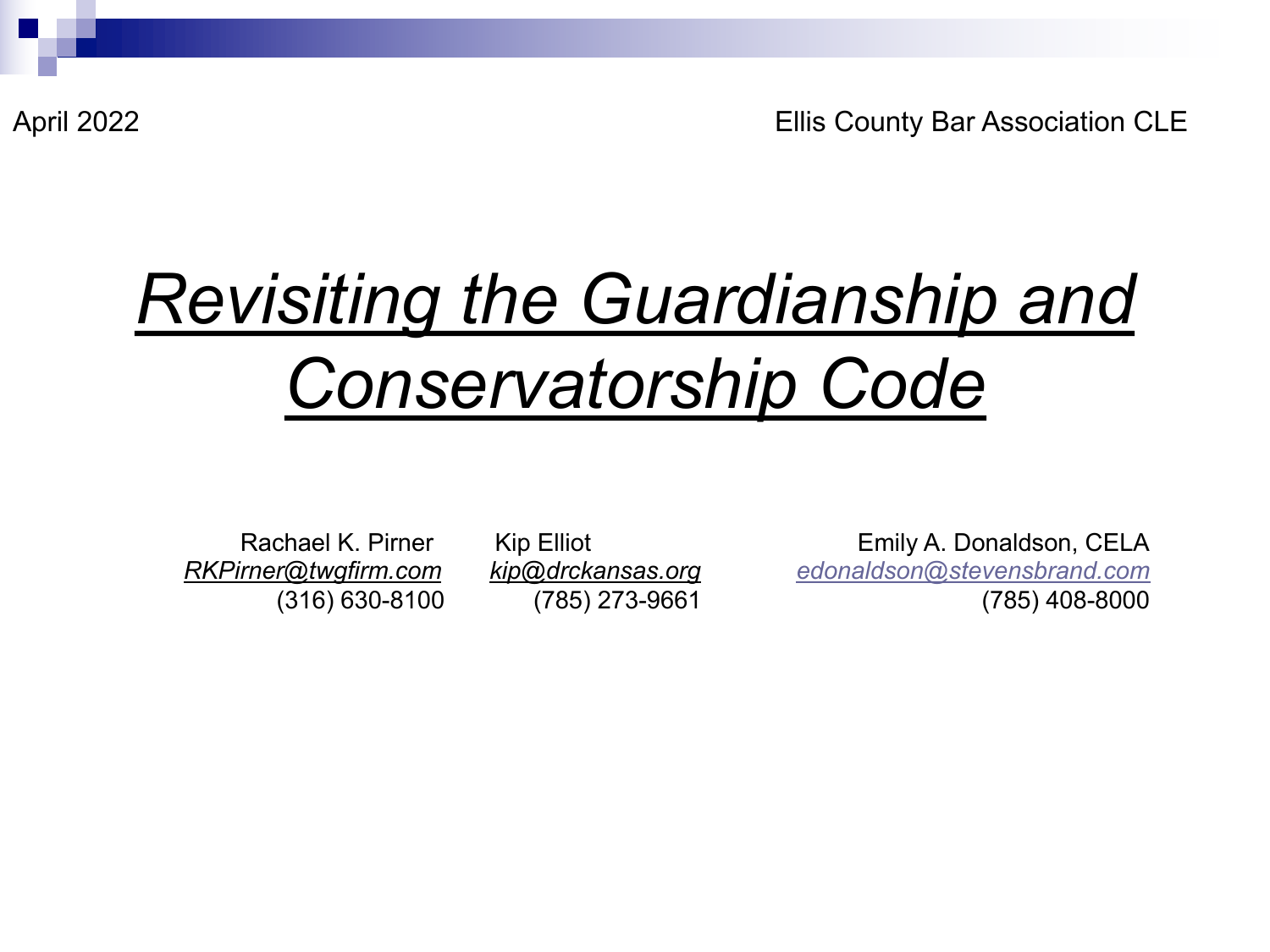Have Guardianships and Conservatorships become Toxic?

**From the Mickey Mouse club.....** 

#### Video 1:

#### https://www.youtube.com/ watch?v=rrjZk9ddKOY

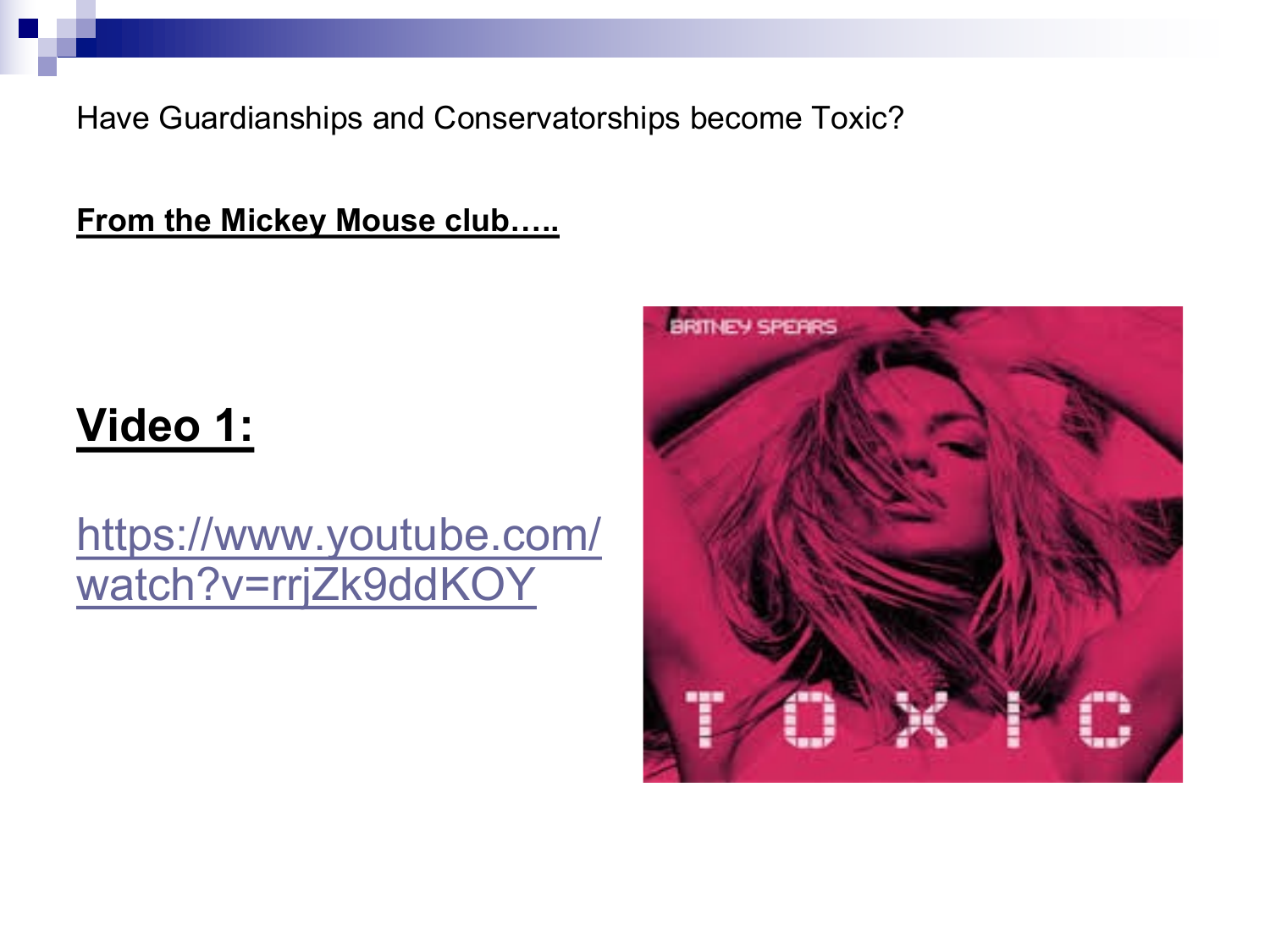# To 2008.....

Video 2

https://www.youtube.com/watch?v=Vh0oMAIkVzA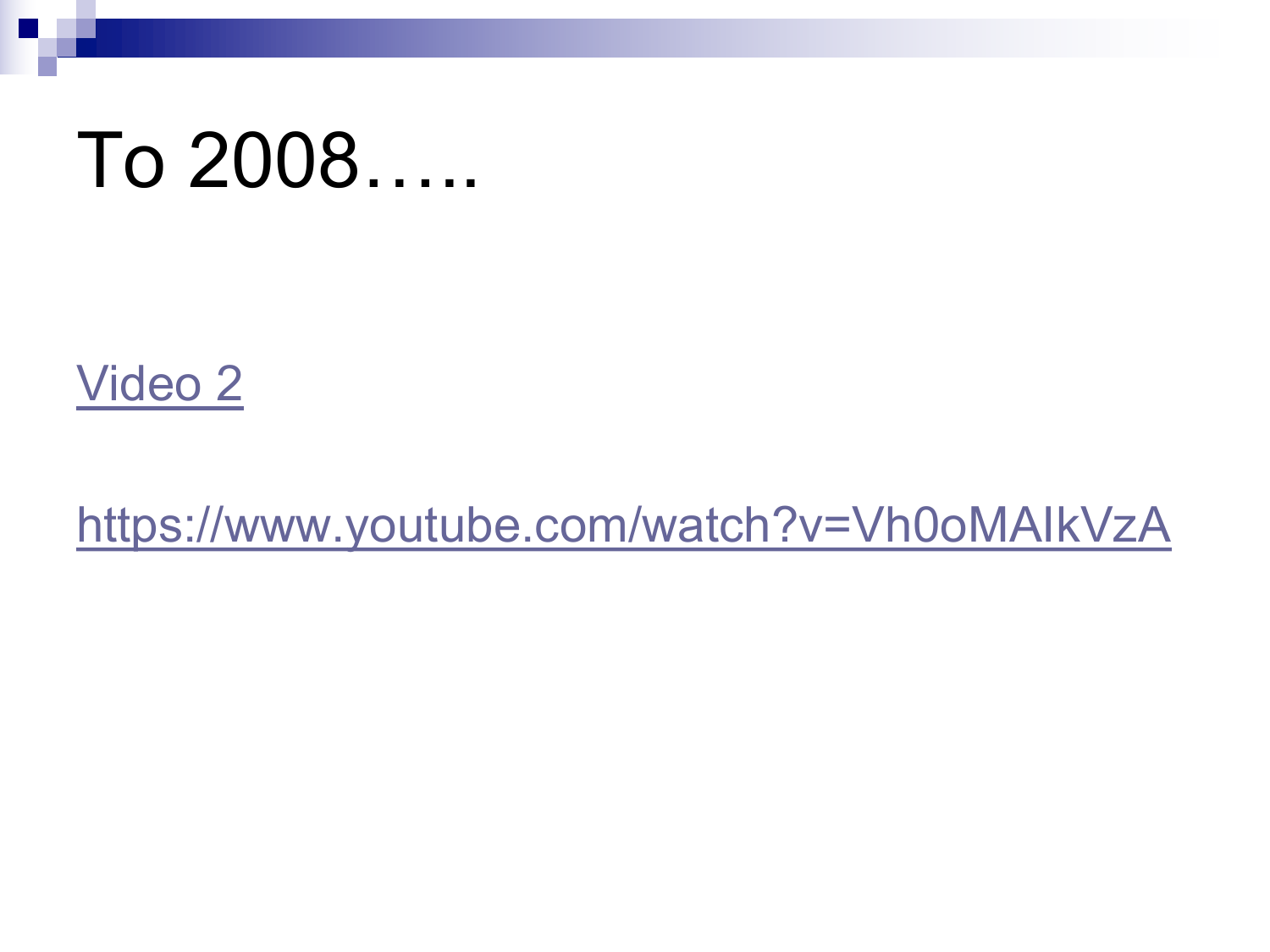# In Britney's words today....

Video 3:

https://www.youtube.com/watch?v=OxT6bCBvGI4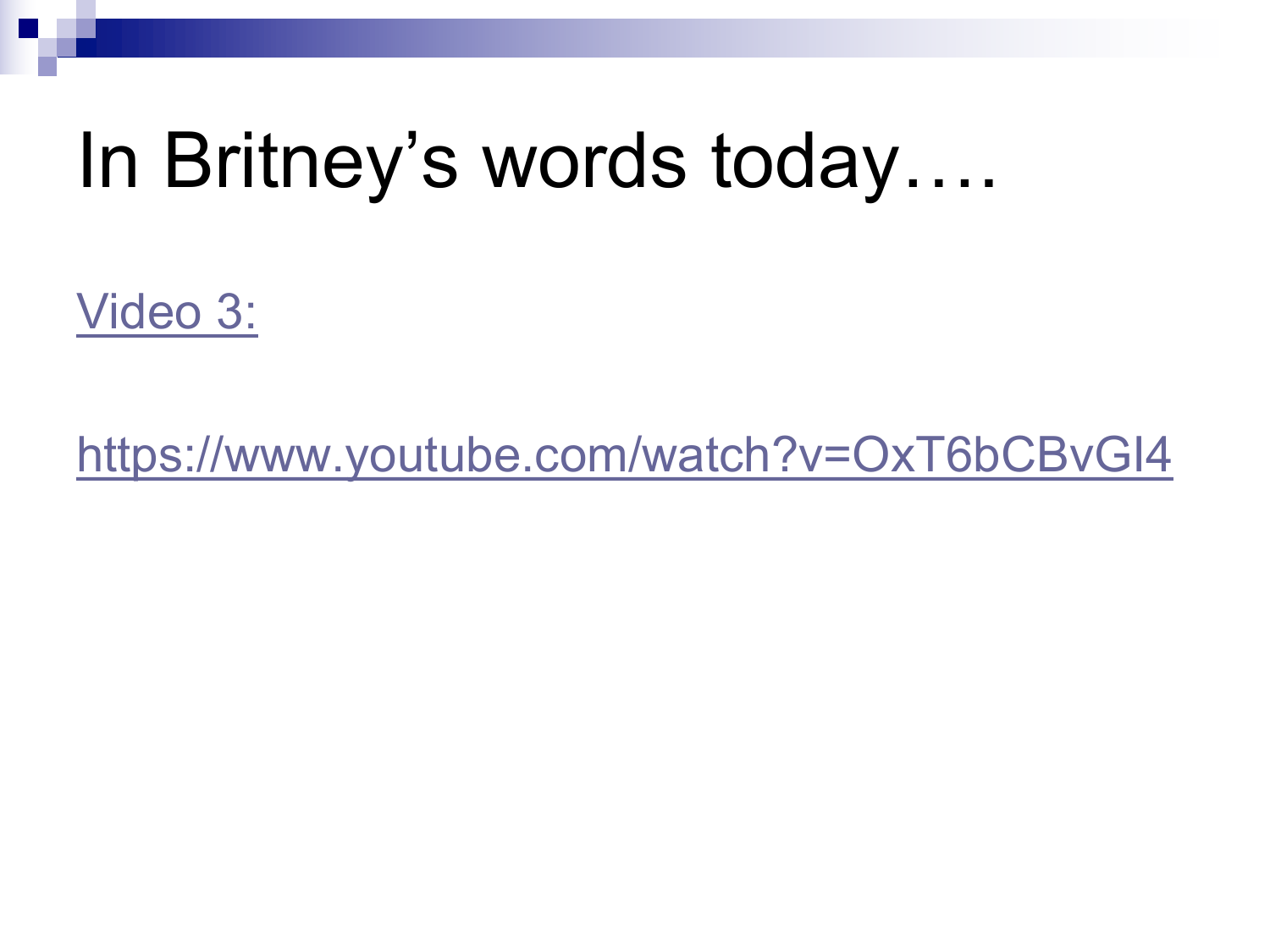# Allegations against conservator

- Imposed in 2008 out of concern for her health (26 years old)
- Could not hire her own lawyer; did not have copy of her medical record
- Held captive; forced to work
- **I** Isolated and spied upon (cameras placed in home)
- $\blacksquare$  Forced to be on birth control (IUD)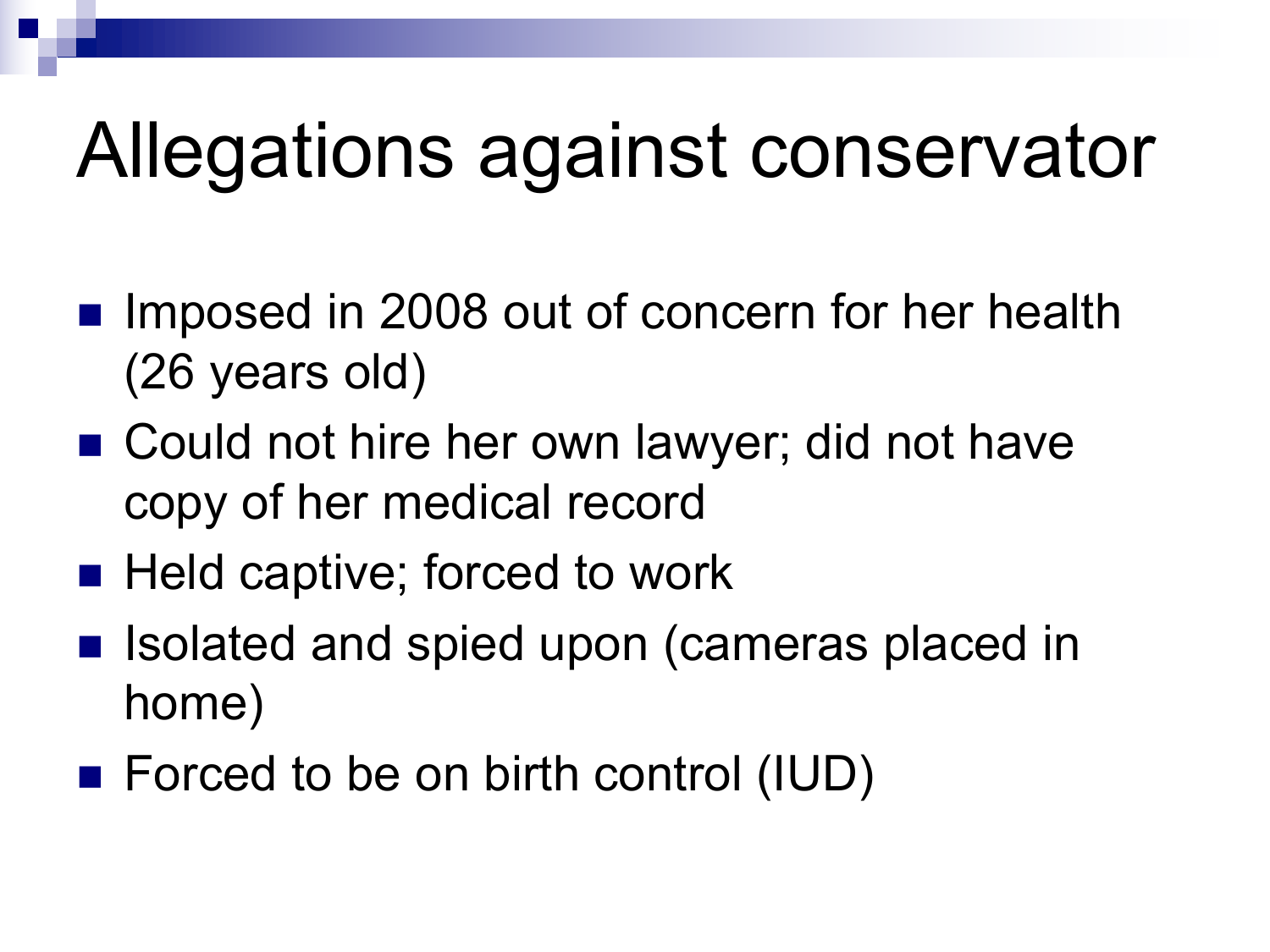# NY Times documentary "Framing Britney Spears" (available on Hulu)

- **n Interviews with key insiders, including:**
- $\triangleright$  a lifelong family friend who traveled alongside Spears for much of her career
- $\triangleright$  the marketing executive who originally created Spears's image
- $\triangleright$  a lawyer working on the conservatorship for Spears's father
- $\triangleright$  and the lawyer Spears tried to hire in the early days of the conservatorship to challenge her father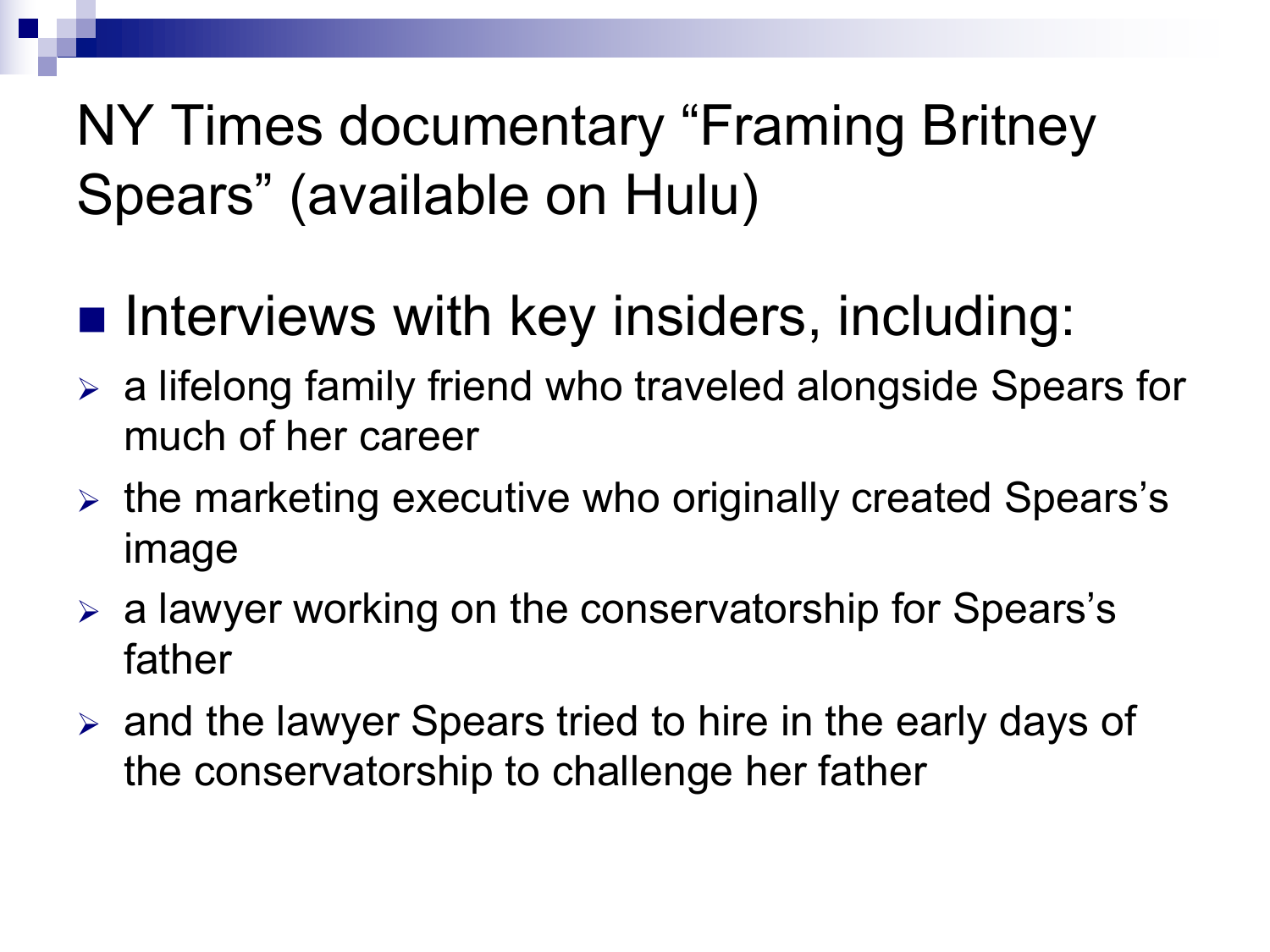## **From Britney to "I Care a Lot"…**

### Rebecca Fierle, Guardian in Florida

n

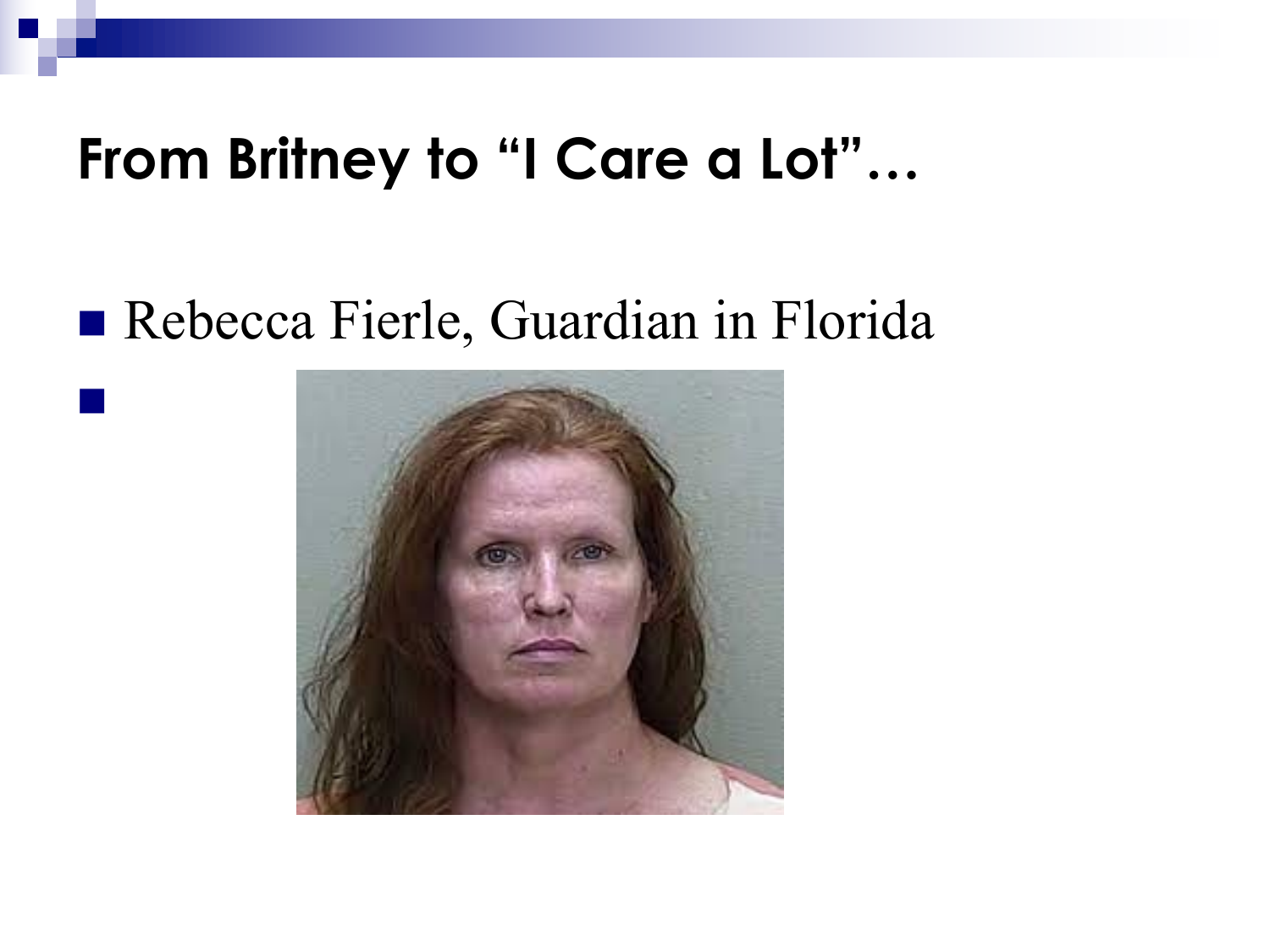### Fiduciary abuse and exploitation

- Came to light due to Steven Stryker, 75 year old who died at a Tampa hospital;
- Guardian signed a DNR against the wishes of the ward and the protests of his daughter, health-care surrogate and psychiatrist
- Later admitted to signing multiple DNRs
- Charged with aggravated abuse and neglect
- Later discovered she mismanaged finances, doublebilled for services and defrauded AdvantHealth for nearly 4 million dollars in unauthorized charges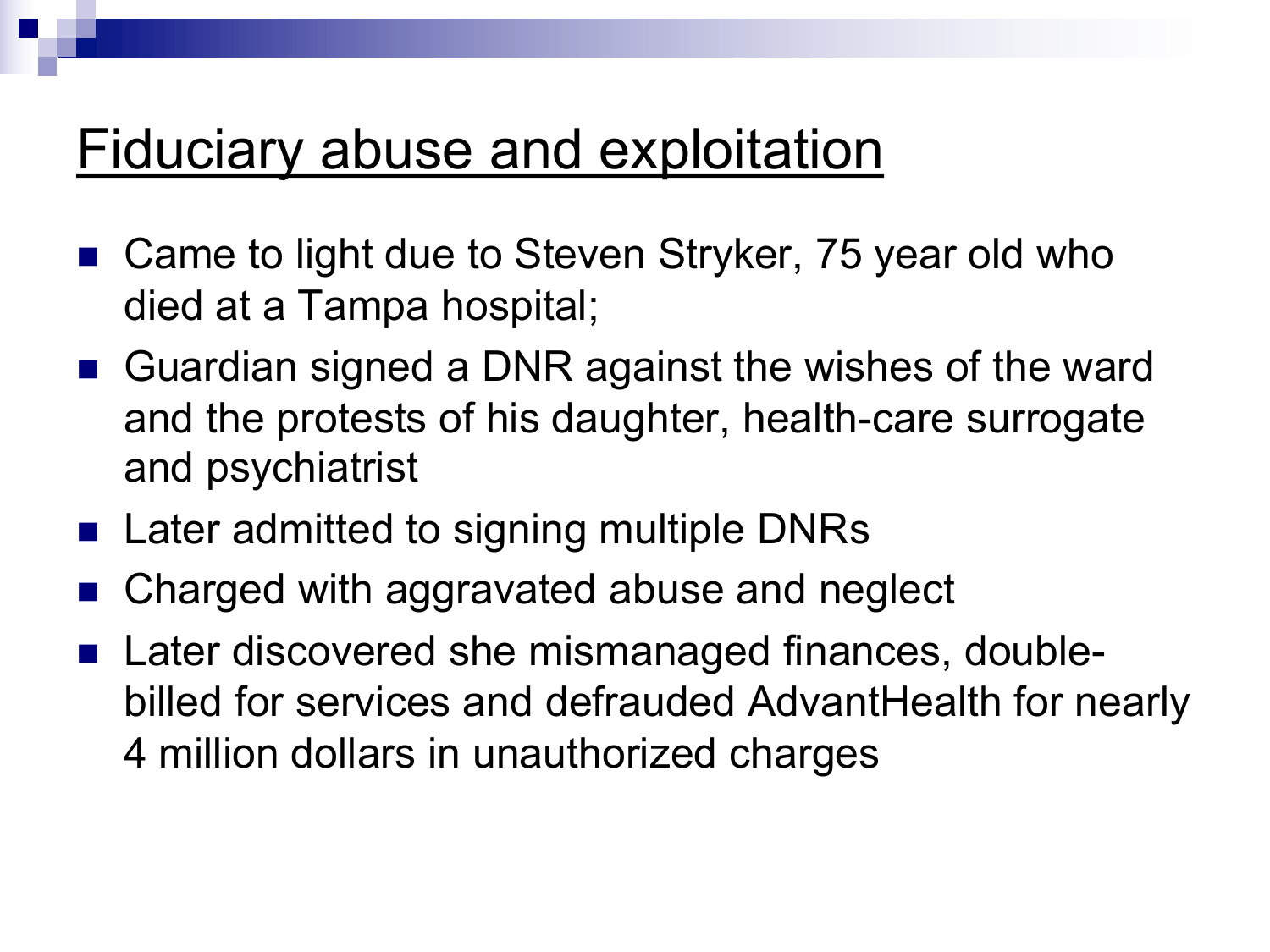#### **Financial exploitation by fiduciary**

Rosamund Pike accepted her Golden Globe for her performance in I Care a Lot, she quipped in her speech, "Maybe I just have to thank America's broken legal system for making it possible to make stories like this."

[https://www.youtube.com/watch?v=jn\\_lROB9Z4U](https://www.youtube.com/watch?v=jn_lROB9Z4U)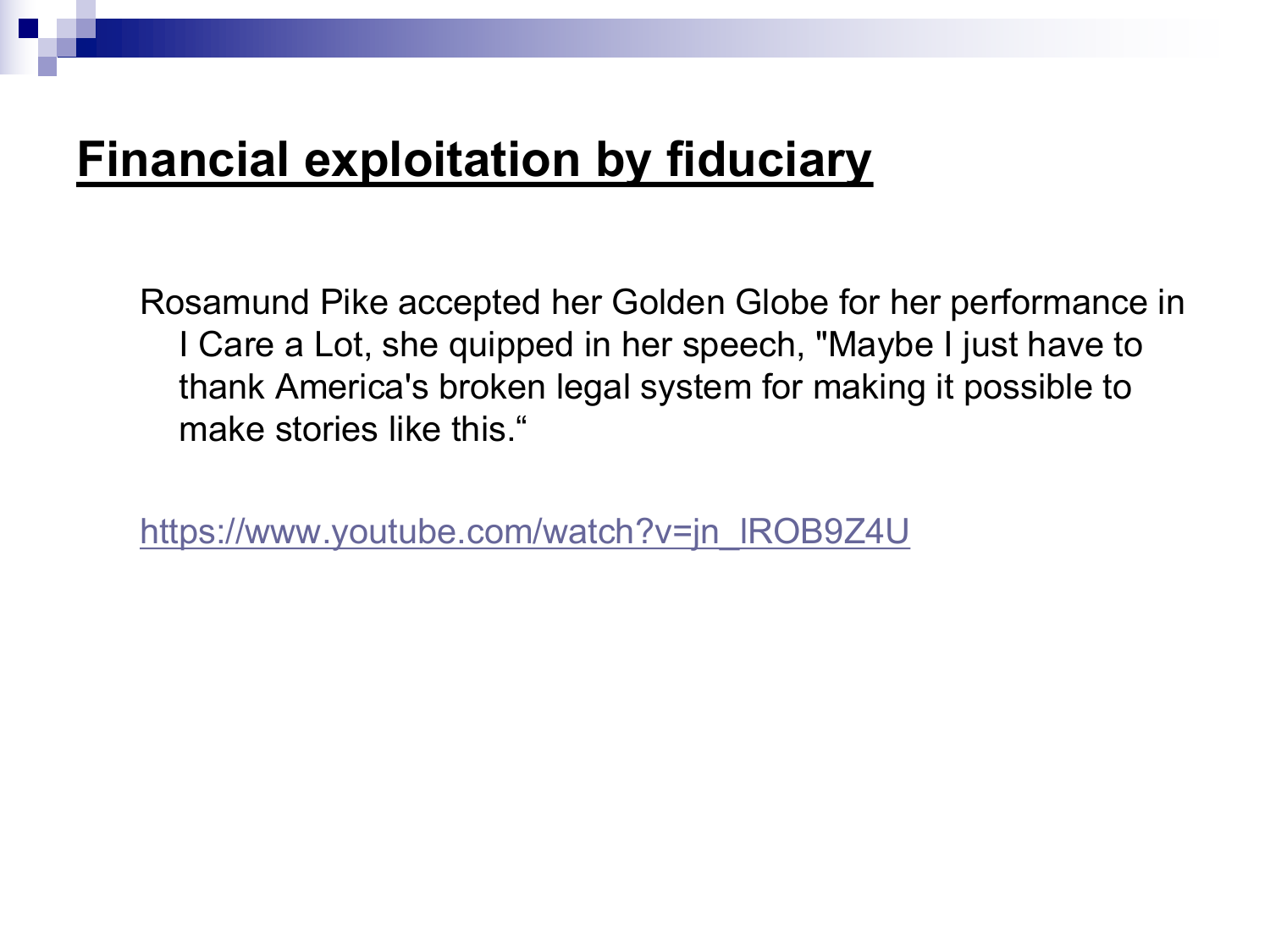#### How big is the problem?

About one in 10 Americans aged over 60 experience some kind of elder abuse, and only one in 14 cases report them, according to the National Council on Aging. In 2018, the Senate Aging Committee called to reform the guardianship system in the U.S. after troubling cases about American seniors in abusive guardianships arose.

"An estimated **1.3 million adults** are under the care of guardians—family members or professionals—who control approximately **\$50 billion of their assets**," Senator Susan Collins said in a statement. "Guardianship is a legal relationship created by a court that is designed to protect those with diminished or lost capacity. We found, however, that in many cases, the system lacks basic protections leaving the most vulnerable Americans at risk of exploitation."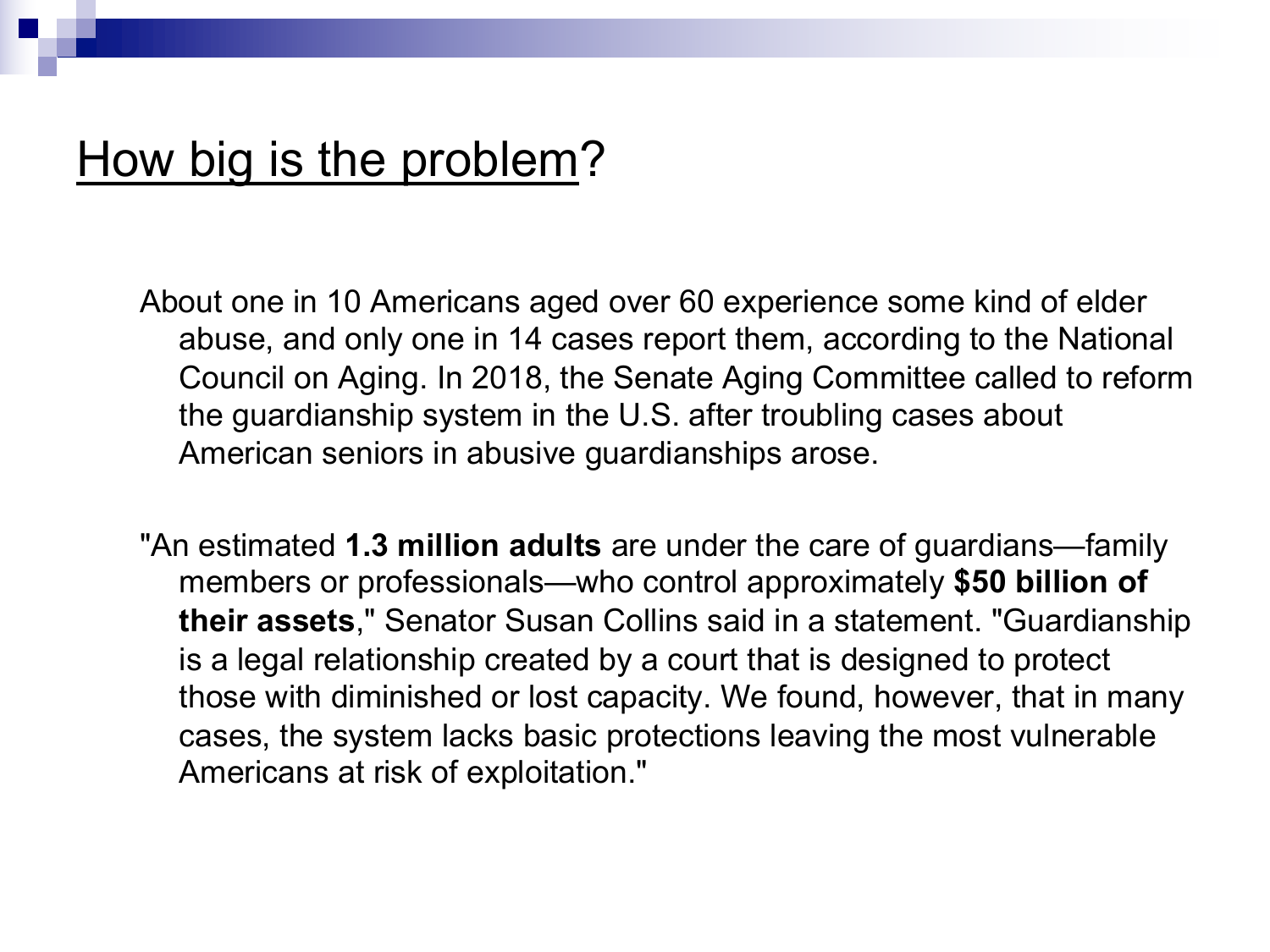#### **Is our legal system broken?**

Florida: State lawmakers passed legislation Wednesday to fix those flaws by requiring guardians to get a judge's approval before signing DNRs on behalf of incapacitated clients, prohibiting them from seeking their own appointment to specific cases and revising provisions related to conflicts of interest. If signed by Gov. Ron DeSantis, the law would go into effect July 1.

California: ?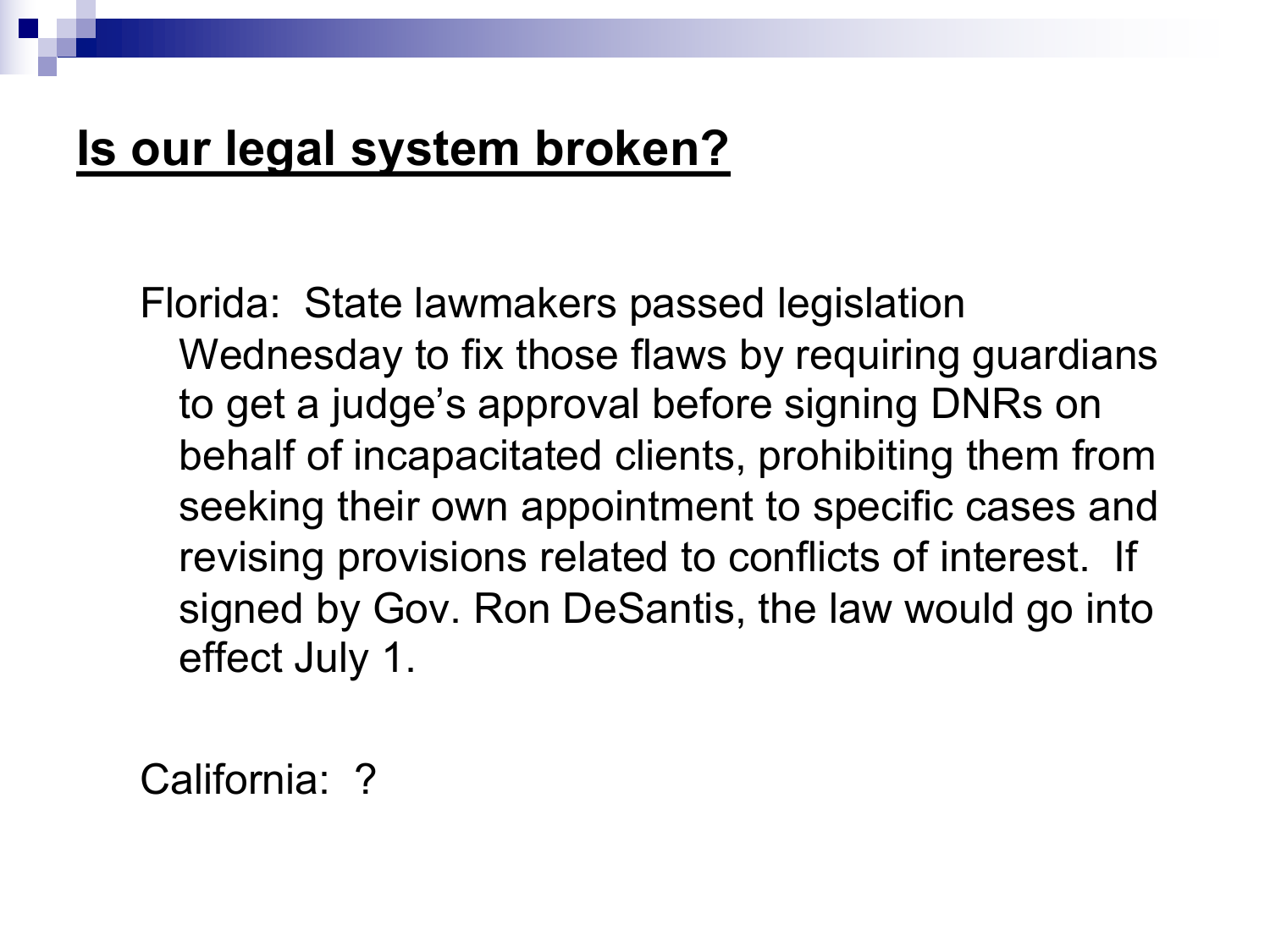#### **Is Federal oversight needed?**

- Senate Judiciary subcommittee on The Constitution
- $\blacksquare$  Chaired by Richard Blumenthal,  $D CT$
- **Ranking member, Ted Cruz,**  $R TX$
- Hearing held 9.28.2021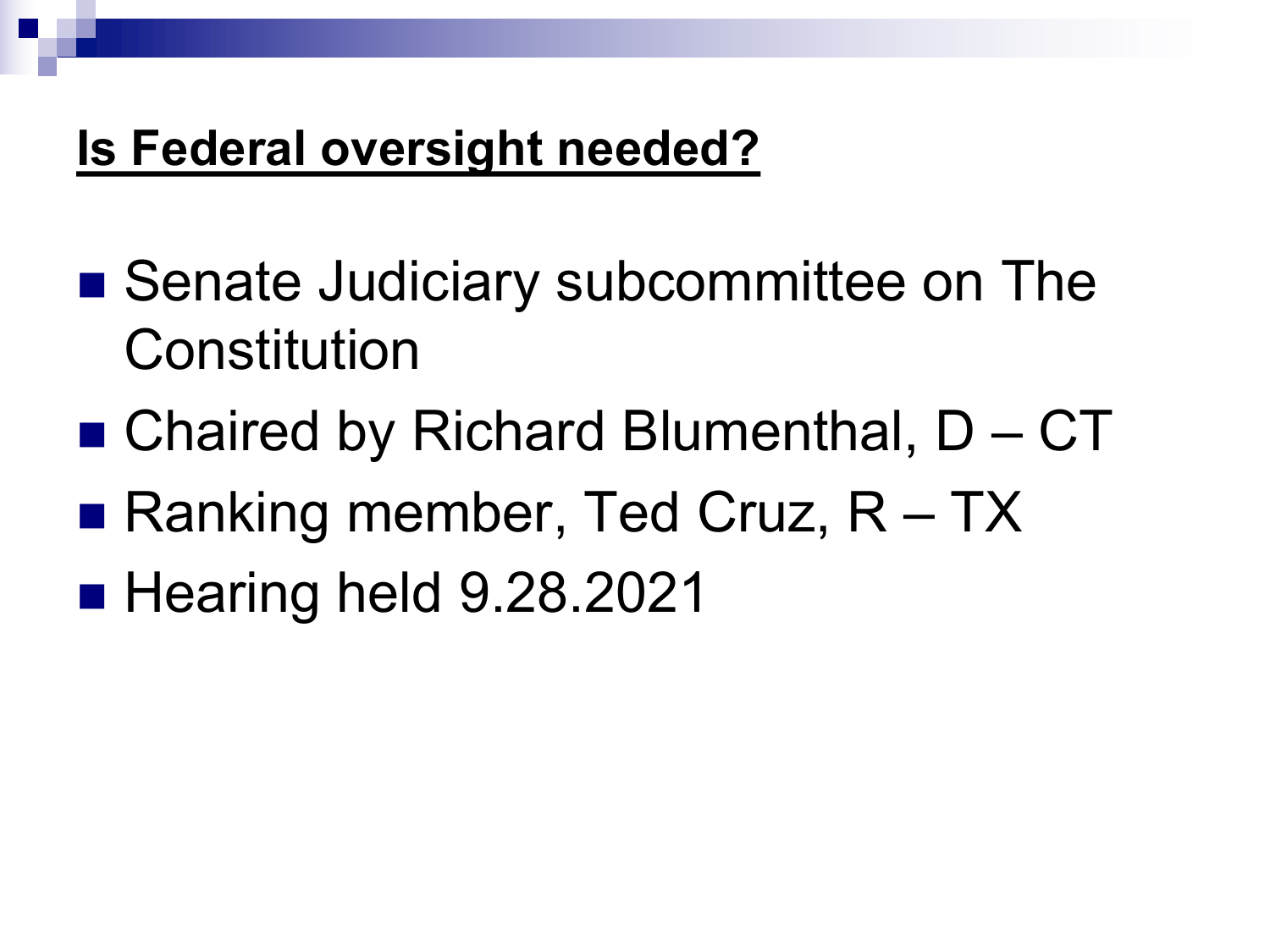## Video 4

## https://www.c-span.org/video/?514983- 1/experts-testify-conservatorships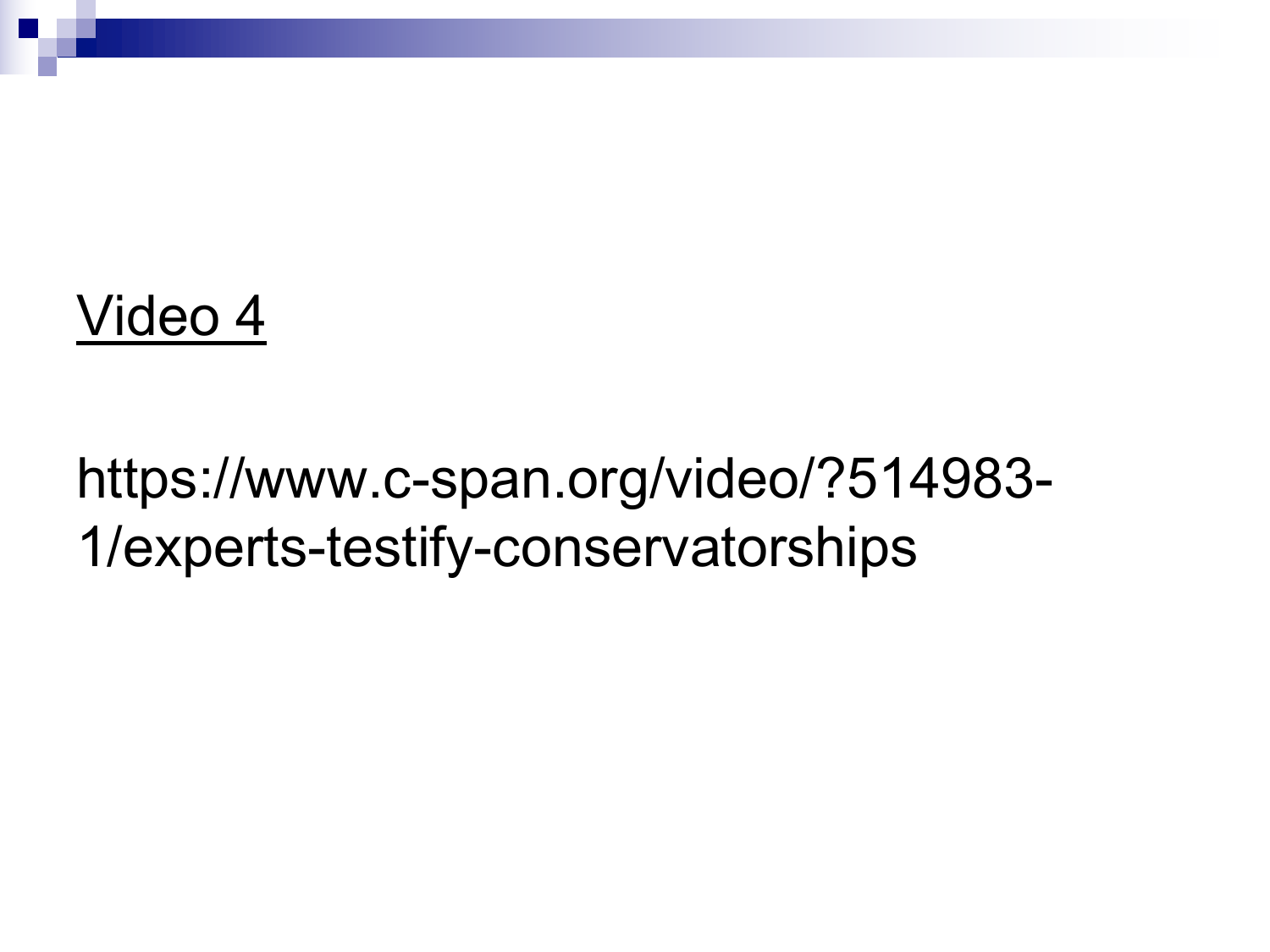#### **Reform requests by advocates**

- § Alternates to adjudications
- Civil Rights protection
- Data Collection
- § Federal enforcement oversight and intervention, with targeted funding
- § Coordination between SS Rep payees and fiduciaries
- Interstate compact creating national registry of fiduciaries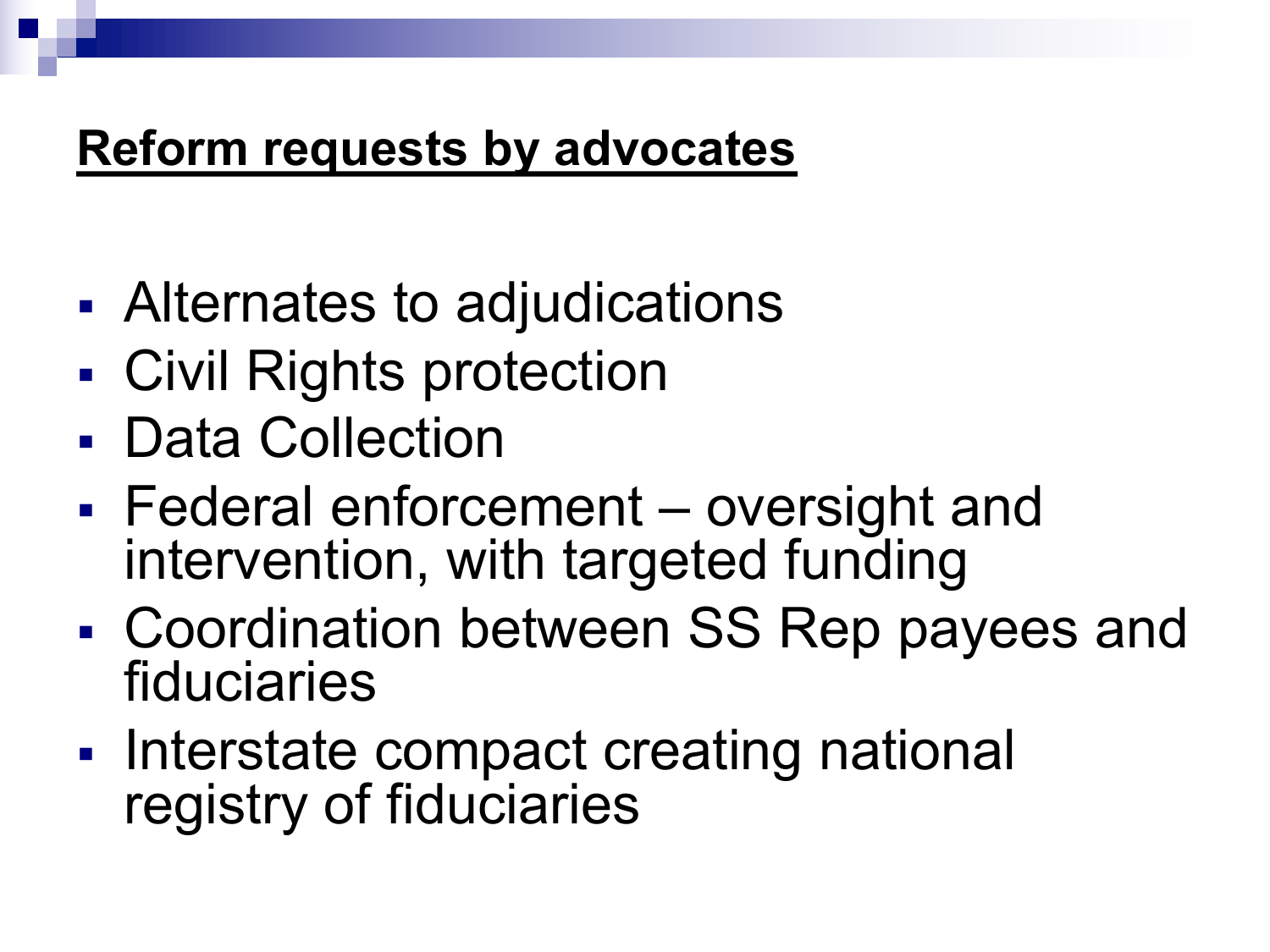### **So, what's happening in Kansas?**

Due process protections in current code (Ch. 59, Article 30)

- mandated court appointed attorney (not GAL)
- § Guardian cannot make end of life decisions for ward unless previously expressed by ward, or obtains court approval
- Plans are discretionary, but accountings are mandatory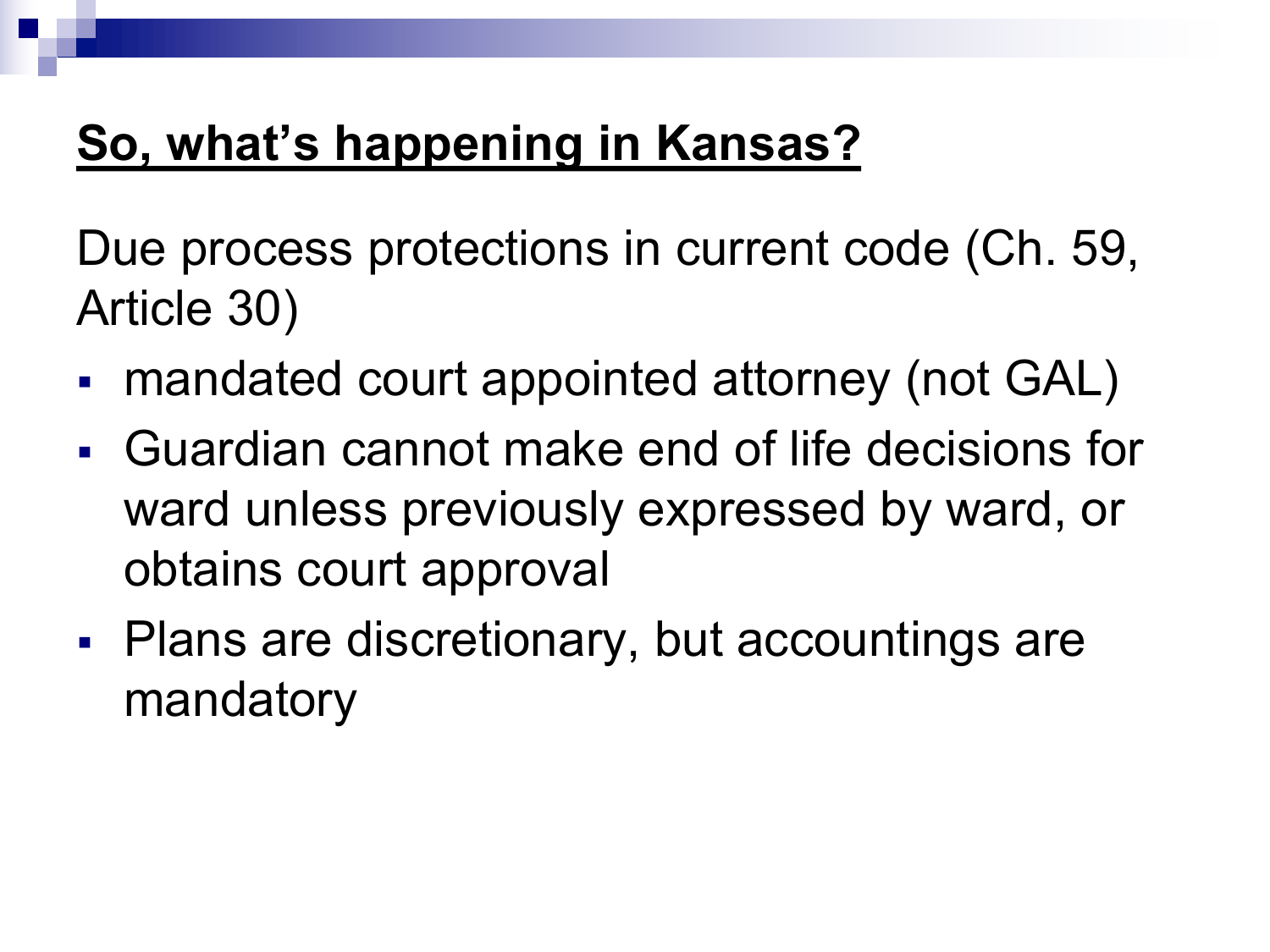# **Supported Decision-making**

## $\blacksquare$  HB 2122

■ Introduced on 1/22/2021; Referred to Committee on Judiciary; Committee Report recommending bill be passed by Committee on Judiciary; Committee of the Whole - Passed over and retained a place on the calendar on 3/24/2021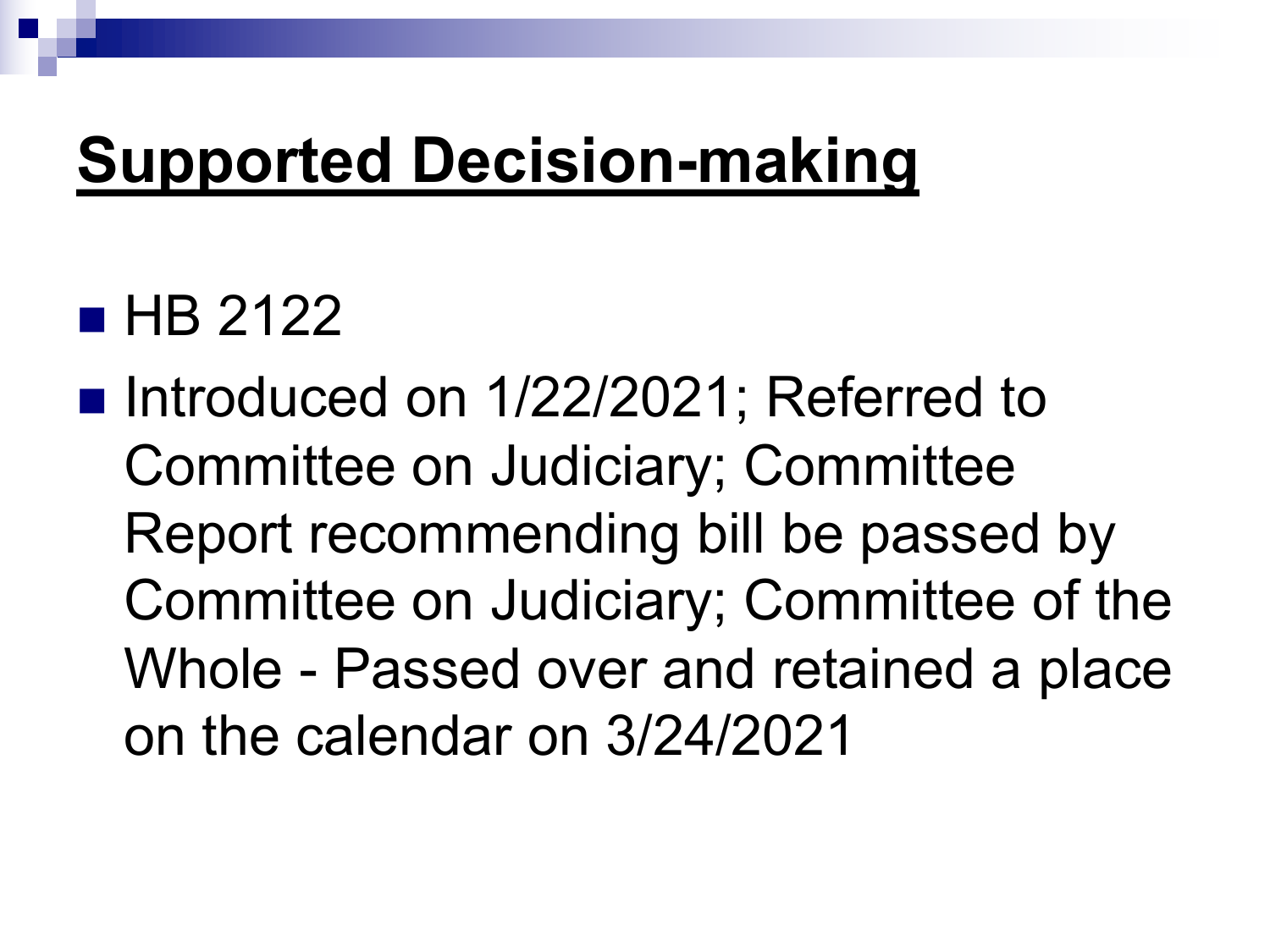### How does this work?

- Adult enters into agreement voluntarily and without coercion, if she understands the nature and effect of the agreement.
- § Can name one or more decision-makers to act as supporters
- Can monitor health, manage income and assets, handle personal health care and financial matters; monitor support services, living arrangements, and work arrangements.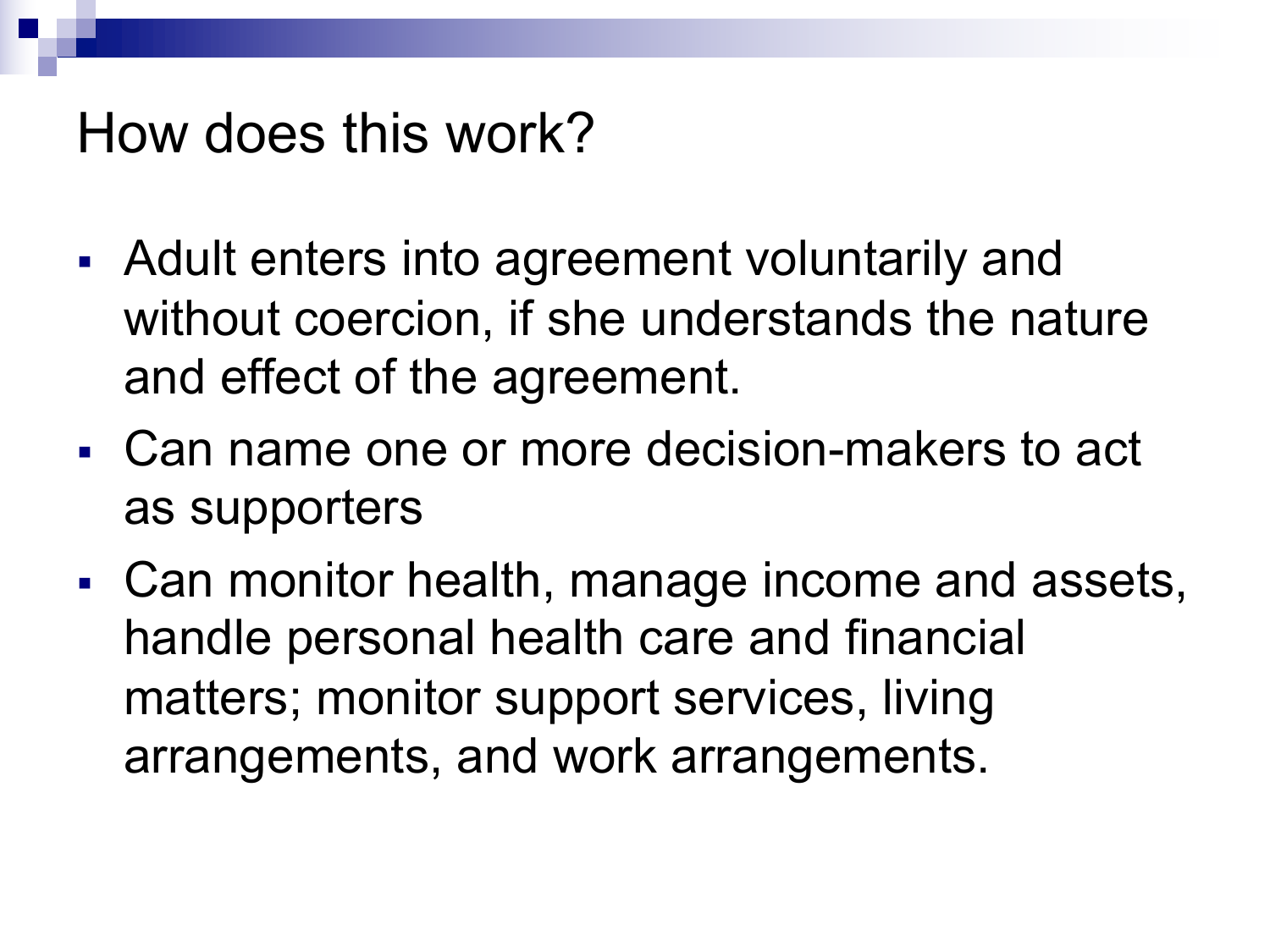### Cont….

- § Agreement would name one or more adults to provide a principal with decision-making assistance;
- Describes the assistance that each supporter may provide the principal; and contains a notice to third parties that summarizes the rights and obligations of the supporter under the agreement.
- The bill specifies the requirements for making a supported decision-making agreement valid; defines the effective date and termination process for the agreement; outlines the roles and responsibilities of the supporter operating under a decision-making agreement; and provides for the protection of those acting in reliance on a supported decision-making agreement.